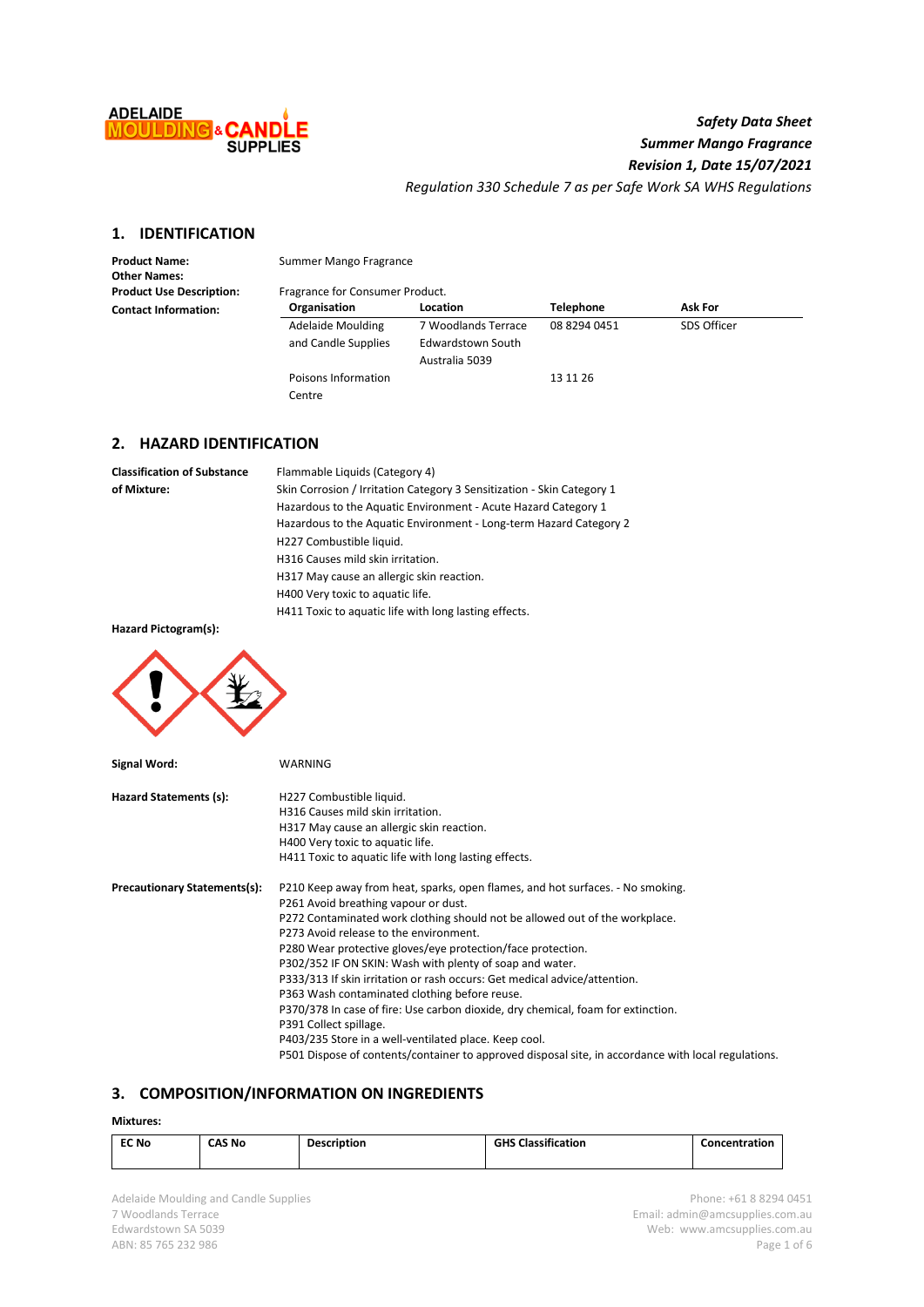| 201-550-6 | 84-66-2    | Diethyl phthalate                                                                                | Skin Irrit. 3-Aquatic Acute 3;H316-<br>H402                                                                                                | 20-<50%     |  |
|-----------|------------|--------------------------------------------------------------------------------------------------|--------------------------------------------------------------------------------------------------------------------------------------------|-------------|--|
| 201-061-8 | 77-83-8    | Skin Sens. 1B-Aquatic Acute 2-<br>Ethyl methylphenylglycidate<br>Aquatic<br>Chronic 2; H317-H411 |                                                                                                                                            | 10-<20%     |  |
| 214-946-9 | 1222-05-5  | 1,3,4,6,7,8-Hexahydro-<br>4,6,6,7,8,8-<br>hexamethylcyclopenta-gamma-2-<br>benzopyran            | Skin Irrit. 3-Aquatic Acute 1-Aquatic<br>Chronic 1;H316-H410                                                                               | 10-<20%     |  |
| 204-402-9 | 120-51-4   | Benzyl benzoate                                                                                  | Acute Tox. 4-Acute Tox. 5-Aquatic<br>Acute<br>1-Aquatic Chronic 2;H302-H313-<br>H400-H411                                                  | 10-<20%     |  |
| 202-288-5 | 93-92-5    | alpha-Methylbenzyl acetate                                                                       | Flam. Liq. 4-Aquatic Acute 3;H227-<br>H402                                                                                                 | $5 - 10%$   |  |
| 204-464-7 | 121-32-4   | Ethyl vanillin                                                                                   | Acute Tox. 5-Eye Irrit. 2B-Aquatic<br>Acute<br>3;H303-H320-H402                                                                            | $1 - 5%$    |  |
| 225-582-5 | 4940-11-8  | Ethyl maltol                                                                                     | Acute Tox. 4;H302                                                                                                                          | $1 - 5%$    |  |
| 213-192-8 | 928-96-1   | cis-3-Hexenol                                                                                    | Flam. Liq. 3-Eye Irrit. 2A;H226-H319                                                                                                       | $1 - 5%$    |  |
| 227-813-5 | 5989-27-5  | Limonene                                                                                         | Flam. Liq. 3-Skin Irrit. 2-Skin Sens. 1B-<br>Asp. Tox 1-Aquatic Acute 1-Aquatic<br>Chronic 1;H226-H304-H315-H317-<br>H410                  | $1 - 5%$    |  |
| 203-306-4 | 105-54-4   | Ethyl butyrate                                                                                   | Flam. Liq. 3-Aquatic Acute 2;H226-<br>H401                                                                                                 | $1 - 5%$    |  |
| 204-881-4 | 128-37-0   | Butylated hydroxytoluene                                                                         | Aquatic Acute 1-Aquatic Chronic<br>1;H410                                                                                                  | $1 - 5%$    |  |
| 243-956-6 | 20665-85-4 | Vanillin isobutyrate                                                                             | Acute Tox. 5-Skin Irrit. 3;H303-H316                                                                                                       | $1 - 5%$    |  |
| 201-291-9 | 80-56-8    | alpha Pinene                                                                                     | Flam. Liq. 3-Acute Tox. 5-Skin Irrit. 2-<br>Skin Sens. 1B-Asp. Tox 1-Aquatic<br>Acute1-Aquatic Chronic 1;H226-<br>H303-H304-H315-H317-H410 | $0.1 - 1\%$ |  |
| 201-746-1 | 87-44-5    | beta-Caryophyllene                                                                               | Skin Irrit. 3-Skin Sens. 1B-Asp. Tox 1;<br>H304-H316-H317                                                                                  | $0.1 - 1\%$ |  |
| 203-378-7 | 106-25-2   | Nerol                                                                                            | Acute Tox. 5-Skin Irrit. 2-Eye Dam. 1-<br>Skin Sens. 1B-Aquatic Acute 2; H303-<br>H315-H317-H318-H401                                      | $0.1 - 1\%$ |  |
| 204-262-9 | 118-58-1   | Benzyl salicylate                                                                                | Acute Tox. 5-Eye Irrit. 2B-Skin Sens.<br>$1B-$<br>Aquatic Acute 2-Aquatic Chronic<br>3;H303-H317-H320-H401-H412                            | $0.1 - 1\%$ |  |
| 226-394-6 | 5392-40-5  | Citral                                                                                           | Acute Tox. 5-Skin Irrit. 2-Eye Irrit. 2A-<br>Skin Sens. 1B-Aquatic Acute 2; H313-<br>H315-H317-H319-H401                                   | $0.1 - 1\%$ |  |
| 203-118-2 | 103-50-4   | Dibenzyl ether                                                                                   | Acute Tox. 5-Skin Irrit. 3-Skin Sens.<br>1B-<br>Aquatic Acute 1-Aquatic Chronic<br>1;H303-H316-H317-H410                                   | $0.1 - 1\%$ |  |

**Substances with Community workplace exposure limits, not listed above:**

| Name                     | CAS      | --        | %      |
|--------------------------|----------|-----------|--------|
| Butylated hydroxytoluene | 128-37-0 | 204-881-4 | 1.00%  |
| Diethyl phthalate        | 84-66-2  | 201-550-6 | 26.57% |

## **4. FIRST AID MEASURES**

**Skin Contact:** IF ON SKIN: Wash with plenty of soap and water.

**Most important symptoms and** Causes mild skin irritation. **effects both acute and delayed:** May cause an allergic skin reaction.

Adelaide Moulding and Candle Supplies **Adelaide Moulding and Candle Supplies** Phone: +61 8 8294 0451<br>7 Woodlands Terrace **Phone: +61 8 8294 0451** 7 Woodlands Terrace Email: [admin@amcsupplies.com.au](mailto:admin@amcsupplies.com.au) ABN: 85 765 232 986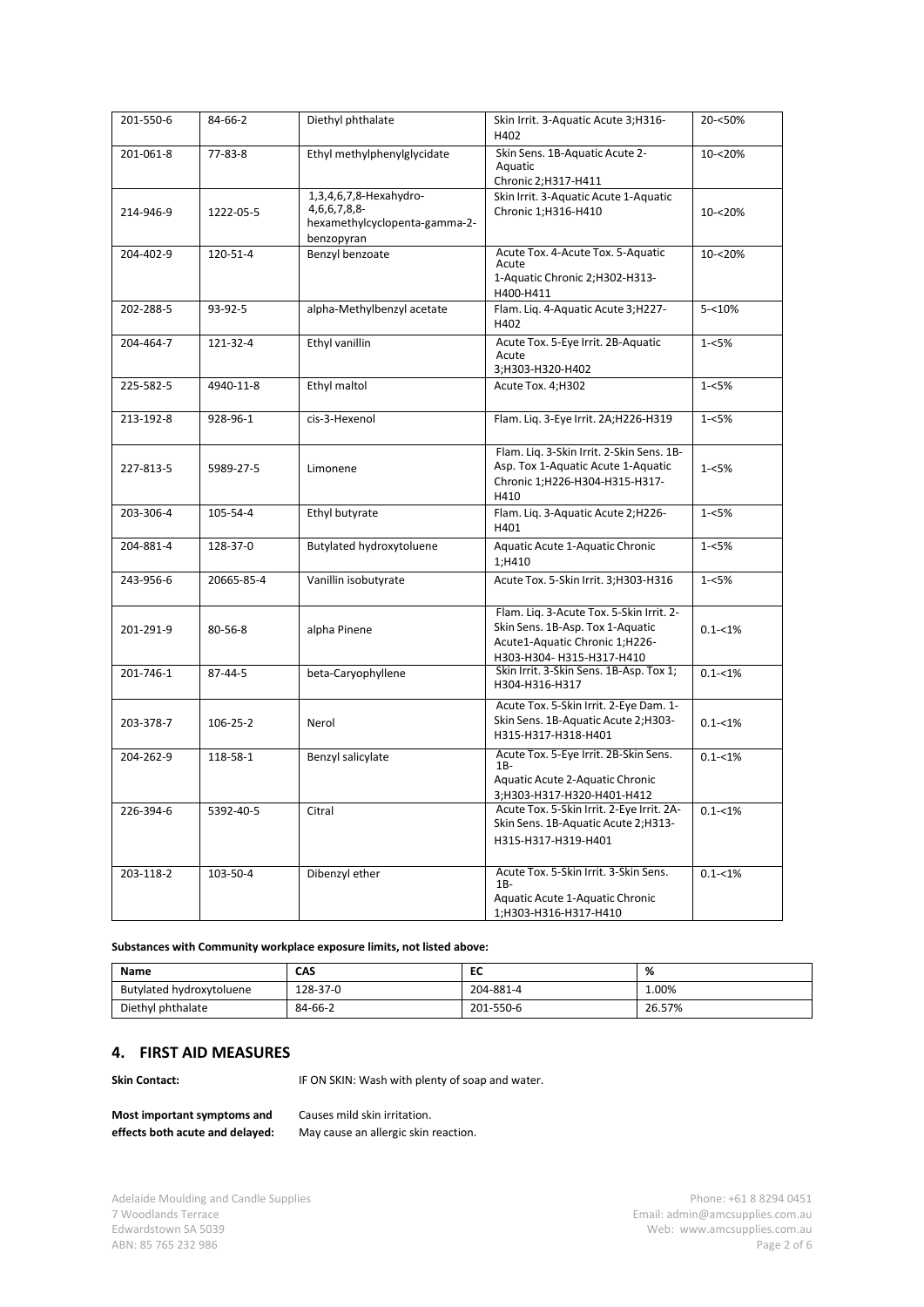**Indication of any immediate** None expected. **Medical attention and special treatment needed:** 

# **5. FIRE FIGHTING MEASURES**

| Suitable extinguishing media:         | Carbon dioxide, Dry chemical, foam.                                                 |
|---------------------------------------|-------------------------------------------------------------------------------------|
| <b>Hazardous Combustion Products:</b> | In case of fire, may be liberated. Carbon monoxide, Unidentified organic compounds. |
| <b>Advice for Fire Fighters:</b>      | In case of insufficient ventilation, wear suitable respiratory equipment.           |

#### **6. ACCIDENTAL RELEASE MEASURES**

| <b>Personal Precautions:</b>          | Avoid inhalation. Avoid contact with skin and eyes.<br>See protective measures under Section 7 and 8. |
|---------------------------------------|-------------------------------------------------------------------------------------------------------|
| <b>Environmental Precautions:</b>     | Keep away from drains, surface and ground water, and soil.                                            |
| <b>Methods and Suitable materials</b> | Remove ignition sources.                                                                              |
| for spill containment:                | Provide adequate ventilation.                                                                         |
|                                       | Avoid excessive inhalation of vapours.                                                                |
|                                       | Contain spillage immediately by use of sand or inert powder.                                          |
|                                       | Dispose of according to local regulations.                                                            |

# **7. HANDLING AND STORAGE**

| <b>Precautions for Safe Handling:</b>                | Keep away from heat, sparks, open flames, and hot surfaces.<br>No smoking. Use personal protective equipment as required. Use in accordance with good<br>manufacturing and industrial hygiene practices. Use in areas with adequate ventilation.<br>Do not eat, drink, or smoke when using this product. |
|------------------------------------------------------|----------------------------------------------------------------------------------------------------------------------------------------------------------------------------------------------------------------------------------------------------------------------------------------------------------|
| <b>Technical measures and storage</b><br>conditions: | Store in a well-ventilated place. Keep container tightly closed. Keep cool. Ground/bond container and<br>receiving equipment. Use explosion-proof electrical, ventilating and lighting equipment. Use only<br>non-sparking tools. Take precautionary measures against static discharge.                  |
| Specific end uses:                                   | Use in accordance with good manufacturing and industrial hygiene practices.                                                                                                                                                                                                                              |

# **8. EXPOSURE CONTROLS/PERSONAL PROTECTION**

Workplace exposure limits: Not Applicable

| Ingredient               | <b>CAS</b> | EC        | <b>Description</b>           | ppm | mg/m3 | Reference |
|--------------------------|------------|-----------|------------------------------|-----|-------|-----------|
| Butylated hydroxytoluene | 128-37-0   | 204-881-4 | Long-term exposure limit (8- |     | ۰     |           |
|                          |            |           | hour TWA reference period)   |     |       |           |
|                          |            |           | Short-term exposure limit    |     |       |           |
|                          |            |           | (15-minute reference period) |     |       |           |
| Diethyl phthalate        | 84-66-2    | 201-550-6 | Long-term exposure limit (8- |     |       |           |
|                          |            |           | hour TWA reference period)   |     |       |           |
|                          |            |           | Short-term exposure limit    |     |       |           |
|                          |            |           | (15-minute reference period) |     |       |           |

**Exposure Controls**

**Eye/Skin Protection:** Wear protective gloves/eye protection/face protection

**Respiratory Protection:** Ensure adequate and ongoing ventilation is maintained in order to prevent build up of excessive vapour and to ensure occupational exposure limits are adhered to. If appropriate, and depending on your patterns and volumes of use, the following engineering controls may be required as additional protective measures: a) Isolate mixing rooms and other areas where this material is used or openly handled. Maintain these

areas under negative air pressure relative to the rest of the plant.

Adelaide Moulding and Candle Supplies **Adelaide Moulding and Candle Supplies Phone: +61 8 8294 0451**<br>7 Woodlands Terrace **Phone: +61 8 8294 0451** 7 Woodlands Terrace Email: [admin@amcsupplies.com.au](mailto:admin@amcsupplies.com.au) ABN: 85 765 232 986 Page 3 of 6

Web: [www.amcsupplies.com.au](http://www.amcsupplies.com.au/)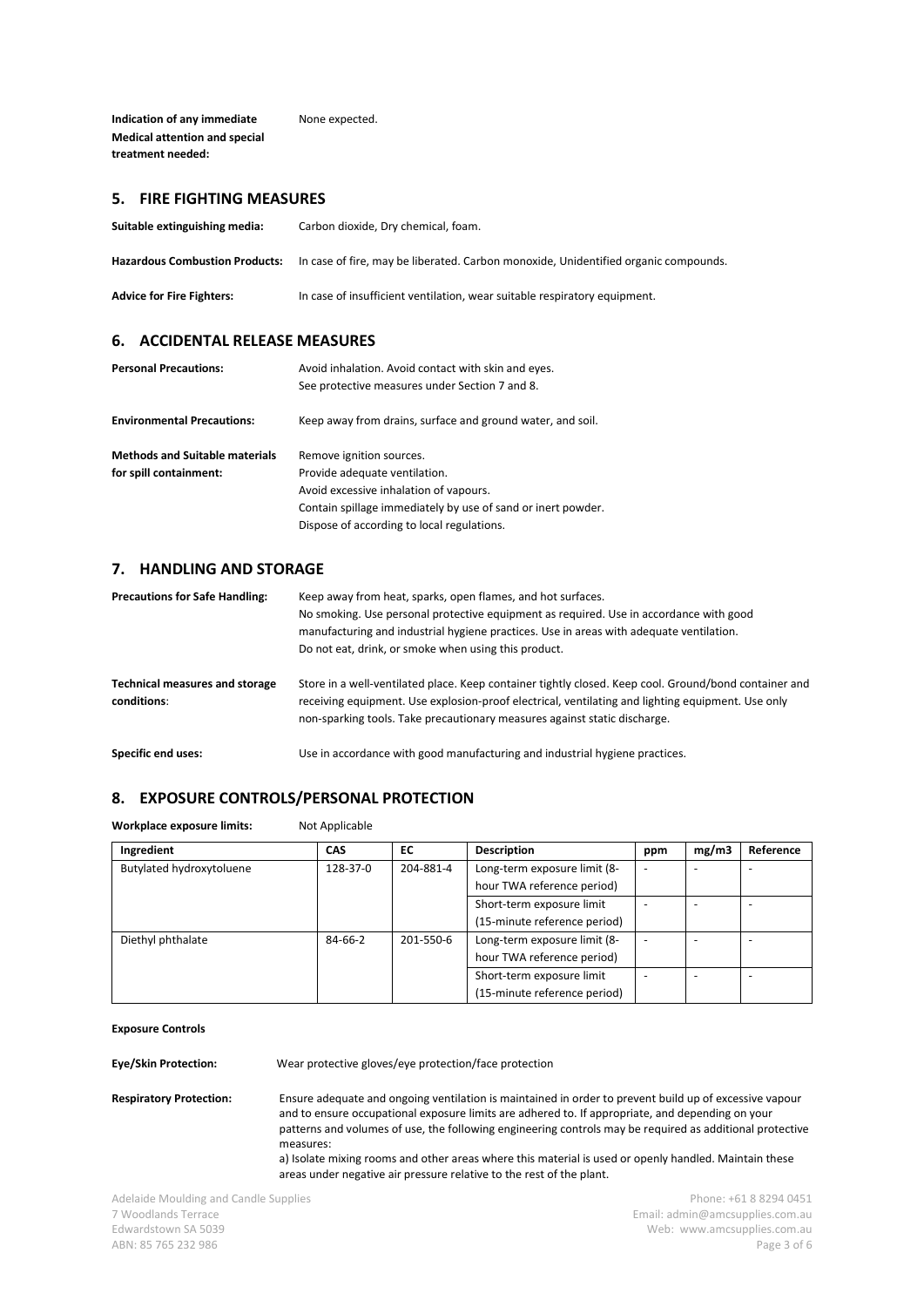b) Employ the use of Personal protective equipment - an approved, properly fitted respirator with organic vapour cartridges or canisters and particulate filters.

c) Use local exhaust ventilation around open tanks and other open sources of potential exposures in order to avoid excessive inhalation, including places where this material is openly weighed or measured. In addition, use general dilution ventilation of the work area to eliminate or reduce possible worker exposures.

d) Use closed systems for transferring and processing this material.

## **9. PHYSICAL AND CHEMICAL PROPERTIES**

| Appearance:                    | Conforms to Standard |
|--------------------------------|----------------------|
| Aroma/Odour:                   | Conforms to Standard |
| <b>Relative density:</b>       | $1.0588 - 1.0728$    |
| Flash Point (closed cup test): | $75^{\circ}$ C       |
| pH:                            | Not determined       |
| Initial boiling point/range:   | Not determined       |
| Vapour pressure:               | Not determined       |
| Solubility(ies):               | Not determined       |

### **10. STABILITY AND REACTIVITY**

| <b>Reactivity Hazards:</b>                         | Presents no significant reactivity hazard, by itself or in contact with water. |
|----------------------------------------------------|--------------------------------------------------------------------------------|
| <b>Chemical Stability:</b>                         | Good stability under normal storage conditions.                                |
| <b>Hazardous Reactions:</b>                        | Not expected under normal conditions of use.                                   |
| <b>Conditions to Avoid:</b>                        | Avoid extreme heat.                                                            |
| Incompatibles:                                     | Avoid contact with strong acids, alkalis, or oxidising agents.                 |
| <b>Hazardous Decomposition</b><br><b>Products:</b> | Not expected.                                                                  |

## **11. TOXICOLOGICAL INFORMATION**

This mixture has not been tested as a whole for health effects. The health effects have been calculated using the methods outlined in the UN GHS.

Causes mild skin irritation. May cause and allergic reaction.

**Assumed Toxicity Value (LD50 or ATE) for Acute Oral Toxicity:** >5000 **Assumed Toxicity Value (LD50 of ATE) for Acute Dermal Toxicity:** >5000 **Assumed Toxicity Value (LC50 or ATE) for Acute Inhalation Toxicity:** Not Available **Inhalation Route:** Not Available

**Information about hazardous Ingredients in the Mixture:**

| Ingredient      | CAS       | EC        | LD50/ATE | LD50/ATE      | LC50/ATE      | <b>LC50 Route</b> |
|-----------------|-----------|-----------|----------|---------------|---------------|-------------------|
|                 |           |           | Oral     | Dermal        | Inhalation    |                   |
| Benzyl benzoate | 120-51-4  | 204-402-9 | 1500     | 4000          | Nov available | Not available     |
| Ethyl maltol    | 4940-11-8 | 225-582-5 | 1200     | Not available | Not available | Not available     |

#### **12. ECOLOGICAL INFORMATION**

**Toxicity:** Very toxic to aquatic life. Toxic to aquatic life with long lasting effects.

**Bioaccumulative potential:** Not available.

Adelaide Moulding and Candle Supplies **Phone: +61 8 8294 0451** 7 Woodlands Terrace Email: [admin@amcsupplies.com.au](mailto:admin@amcsupplies.com.au) ABN: 85 765 232 986 Page 4 of 6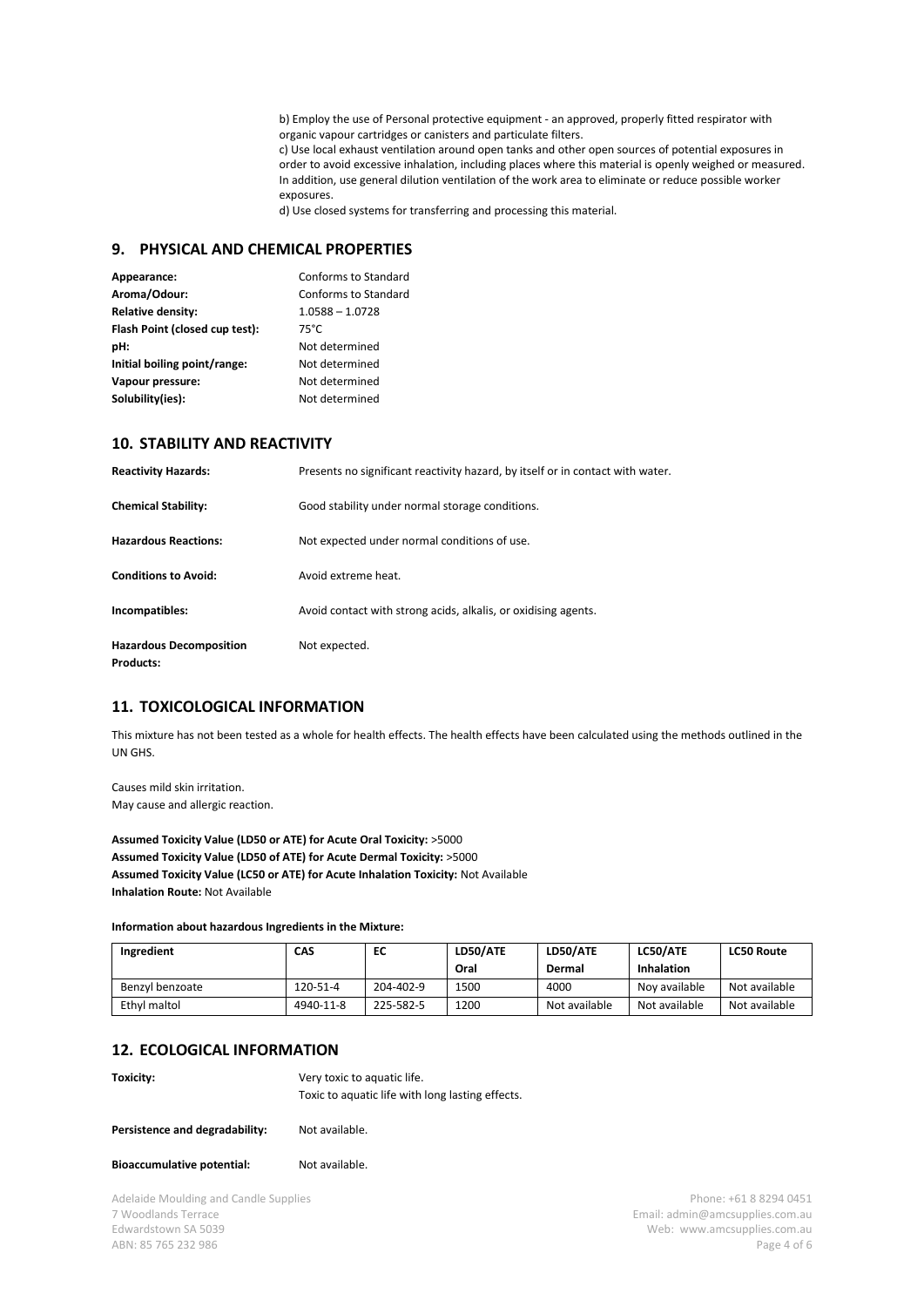| Mobility in soil:               | Not available.                                                          |
|---------------------------------|-------------------------------------------------------------------------|
| <b>PBT and vPvB Assessment:</b> | This substance does not meet the PBT/vPVB criteria of REACH, annex XIII |
| <b>Other Adverse Effects:</b>   | Not Available                                                           |

#### **13. DISPOSAL CONSIDERATIONS**

**Disposal:** Dispose of in accordance with local regulations. Avoid disposing into drainage systems and into the environment. Empty containers should be taken to an approved waste handling site for recycling or disposal.

#### **14. TRANSPORT INFORMATION**

| <b>UN Number:</b>                                                              | UN3082                                                                                                                                                                 |
|--------------------------------------------------------------------------------|------------------------------------------------------------------------------------------------------------------------------------------------------------------------|
| <b>UN Proper Shipping Name:</b>                                                | ENVIRONMENTALLY HAZARDOUS SUBSTANCE, LIQUID, N.O.S.<br>$(1,3,4,6,7,8$ -Hexahydro-4,6,6,7,8,8-hexamethylcyclopenta-gamma-2- benzopyran, Ethyl<br>methylphenylglycidate) |
| <b>Transport Hazard Class(es):</b>                                             | 9                                                                                                                                                                      |
| Sub Risk:                                                                      |                                                                                                                                                                        |
| <b>Packing Group:</b>                                                          | Ш                                                                                                                                                                      |
| <b>Environmental Hazards:</b>                                                  | This is an environmentally hazardous substance.                                                                                                                        |
| <b>Special Precautions for user:</b>                                           | None additional                                                                                                                                                        |
| Transport in bulk according to<br>Annex II of MARPOL73/78 and<br>the IBC Code: | Not Applicable                                                                                                                                                         |

# **15. REGULATORY INFORMATION**

**Safety, Health and Environmental Regulations Specific for the substance or mixture**

| Water Hazard Class (WGK)          |                                                                         |
|-----------------------------------|-------------------------------------------------------------------------|
| <b>Chemical Safety Assessment</b> | A Chemical Safety Assessment has not been carried out for this product. |

### **16. OTHER INFORMATION**

| <b>Concentration % Limits:</b>  | EH A1=87.61% EH A2=8.21% EH A3=0.81113566% EH C2=11.72% EH<br>C3=1.17% EH C4=53.72% SCI 3=13.86% SS 1=5.56% |
|---------------------------------|-------------------------------------------------------------------------------------------------------------|
| <b>Total Fractional Values:</b> | EH A1=1.14 EH A2=12.18 EH A3=123.28 EH C2=8.53 EH C3=85.34 EH<br>$C4=1.86$ SCI 3=7.21 SS 1=18.00            |

**Key to revisions:** Not applicable.

#### **Further Information**

| Abbreviation           | <b>Meaning</b>                                                     |
|------------------------|--------------------------------------------------------------------|
| Acute Tox. 4           | Acute Toxicity - Oral Category 4                                   |
| Acute Tox. 5           | Acute Toxicity - Dermal Category 5                                 |
| Acute Tox. 5           | Acute Toxicity - Oral Category 5                                   |
| Aquatic Acute 1        | Hazardous to the Aquatic Environment - Acute Hazard Category 1     |
| <b>Aquatic Acute 2</b> | Hazardous to the Aquatic Environment - Acute Hazard Category 2     |
| Aquatic Acute 3        | Hazardous to the Aquatic Environment - Acute Hazard Category 3     |
| Aquatic Chronic 1      | Hazardous to the Aquatic Environment - Long-term Hazard Category 1 |

Adelaide Moulding and Candle Supplies **Adelaide Moulding and Candle Supplies** Phone: +61 8 8294 0451<br>7 Woodlands Terrace **Phone: +61 8 8294 0451** 7 Woodlands Terrace Email: [admin@amcsupplies.com.au](mailto:admin@amcsupplies.com.au) ABN: 85 765 232 986 Page 5 of 6

Web: [www.amcsupplies.com.au](http://www.amcsupplies.com.au/)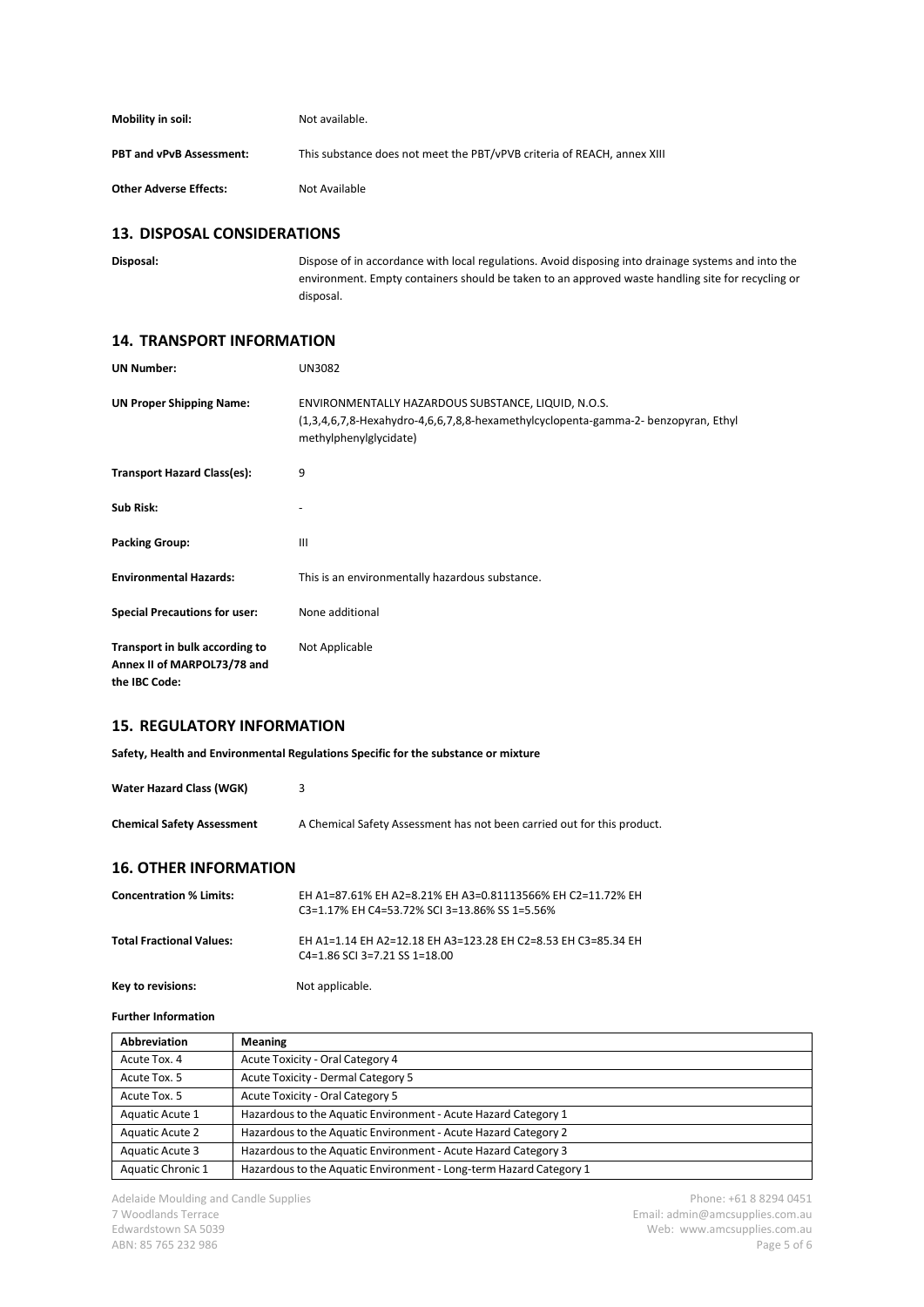| <b>Aquatic Chronic 2</b> | Hazardous to the Aquatic Environment - Long-term Hazard Category 2                                         |
|--------------------------|------------------------------------------------------------------------------------------------------------|
| <b>Aquatic Chronic 3</b> | Hazardous to the Aquatic Environment - Long-term Hazard Category 3                                         |
| Asp. Tox 1               | <b>Aspiration Hazard Category 1</b>                                                                        |
| Eye Dam. 1               | Eye Damage / Irritation Category 1                                                                         |
| Eye Irrit. 2A            | Eye Damage / Irritation Category 2A                                                                        |
| Eye Irrit. 2B            | Eye Damage / Irritation Category 2B                                                                        |
| Flam. Lig. 3             | Flammable Liquid, Hazard Category 3                                                                        |
| Flam. Liq. 4             | Flammable Liquid, Hazard Category 4                                                                        |
| H226                     | Flammable liquid and vapour.                                                                               |
| H227                     | Combustible liquid.                                                                                        |
| H302                     | Harmful if swallowed.                                                                                      |
| H303                     | May be harmful if swallowed.                                                                               |
| H304                     | May be fatal if swallowed and enters airways.                                                              |
| H313                     | May be harmful in contact with skin.                                                                       |
| H315                     | Causes skin irritation.                                                                                    |
| H316                     | Causes mild skin irritation.                                                                               |
| H317                     | May cause an allergic skin reaction.                                                                       |
| H318                     | Causes serious eye damage.                                                                                 |
| H319                     | Causes serious eye irritation.                                                                             |
| H320                     | Causes eye irritation.                                                                                     |
| H400                     | Very toxic to aquatic life.                                                                                |
| H401                     | Toxic to aquatic life.                                                                                     |
| H402                     | Harmful to aquatic life.                                                                                   |
| H410                     | Very toxic to aquatic life with long lasting effects.                                                      |
| H411                     | Toxic to aquatic life with long lasting effects.                                                           |
| H412                     | Harmful to aquatic life with long lasting effects.                                                         |
| P210                     | Keep away from heat, sparks, open flames and hot surfaces. - No smoking.                                   |
| P233                     | Keep container tightly closed.                                                                             |
| P240                     | Ground/bond container and receiving equipment.                                                             |
| P241                     | Use explosion-proof electrical, ventilating and lighting equipment.                                        |
| P242                     | Use only non-sparking tools.                                                                               |
| P243                     | Take precautionary measures against static discharge.                                                      |
| P261                     | Avoid breathing vapour or dust.                                                                            |
| P264                     | Wash hands and other contacted skin thoroughly after handling.                                             |
| P270                     | Do not eat, drink or smoke when using this product.                                                        |
| P272                     | Contaminated work clothing should not be allowed out of the workplace.                                     |
| P273                     | Avoid release to the environment.                                                                          |
| P280                     | Wear protective gloves/eye protection/face protection.                                                     |
| P301/310                 | IF SWALLOWED: Immediately call a POISON CENTER or doctor/physician.                                        |
| P301/312                 | IF SWALLOWED: call a POISON CENTER or doctor/physician if you feel unwell.                                 |
| P302/352                 | IF ON SKIN: Wash with plenty of soap and water.                                                            |
| P303/361/353             | IF ON SKIN (or hair): Remove/take off immediately all contaminated clothing. Rinse skin with water/shower. |
| P305/351/338             | IF IN EYES: Rinse cautiously with water for several minutes. Remove contact lenses, if present and easy to |
|                          | do. Continue rinsing.                                                                                      |
| P310                     | Immediately call a POISON CENTER or doctor/physician.                                                      |
| P312                     | Call a POISON CENTRE or doctor/physician if you feel unwell.                                               |
| P330                     | Rinse mouth.                                                                                               |
| P331                     | Do not induce vomiting.                                                                                    |
| P332/313                 | If skin irritation occurs: Get medical advice/attention.                                                   |
| P333/313                 | If skin irritation or rash occurs: Get medical advice/attention.                                           |
| P337/313                 | If eye irritation persists: Get medical advice/attention.                                                  |
| P362                     | Take off contaminated clothing and wash before reuse.                                                      |
| P363                     | Wash contaminated clothing before reuse.                                                                   |
| P370/378                 | In case of fire: Use carbon dioxide, dry chemical, foam for extinction.                                    |
| P391                     | Collect spillage.                                                                                          |
| P403/235                 | Store in a well-ventilated place. Keep cool.                                                               |
| P405                     | Store locked up.                                                                                           |
| P501                     | Dispose of contents/container to approved disposal site, in accordance with local regulations.             |
| Skin Irrit. 2            | Skin Corrosion / Irritation Category 2                                                                     |